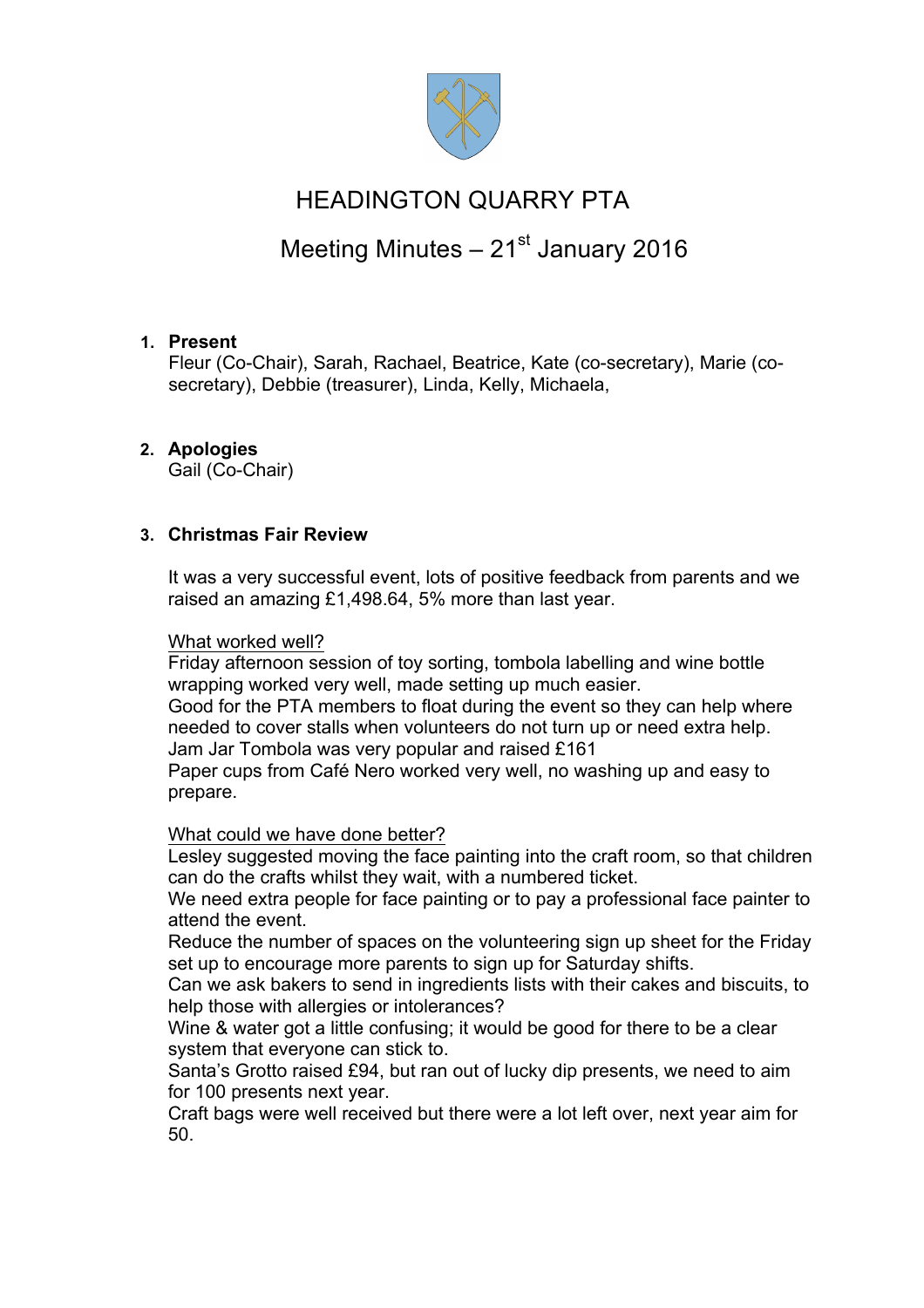### **4. Valentines Cake Sale**

Last Friday of this term  $-12^{th}$  February Kate to ask Mazz if she can design a poster to promote the sale.

Volunteers:

9.10 – Marie, Kate 11.40 – Fleur 1 - Rachael 3.3- - Marie, Kate

## **5. Curry & Quiz Night – Saturday 16th April**

The Curry & Quiz night is a fun evening for parents to get together, enjoy some great food and test their pub quiz skills! Proposed dates clash with St Andrews and Windmill events. New date confirmed as Saturday 16<sup>th</sup> April. Some talk around the event being on a Friday but many parents who work in London wouldn't make it back in time. Kate to contact Aziz (we should expect a price increase) and Oxford Event Hire with regards to plates etc. Chris Hale to be quiz master. Rachael to lead on quiz questions, but it is suggested that we can split the quiz and everyone do a round of questions each.

## **6. Bring & Share Lunch – Saturday 21st May**

A free social afternoon event at the school, where families bring a dish or two to enjoy with everyone. The children play in the garden; hopefully there will be morris dancers and the rainbow class show off their maypole dancing skills.

Date agreed  $-21<sup>st</sup>$  May 2016

Kate to speak with Lisa Crook regarding the Morris Dancers attending.

## **7. End of Year Party**

Ideal date  $-2<sup>nd</sup>$  July

Debbie to check on hall and Jester Giggles availability.

#### **8. AOB**

A big thank you to Sophie Clegg and David Bruce for their kind donation to the school.